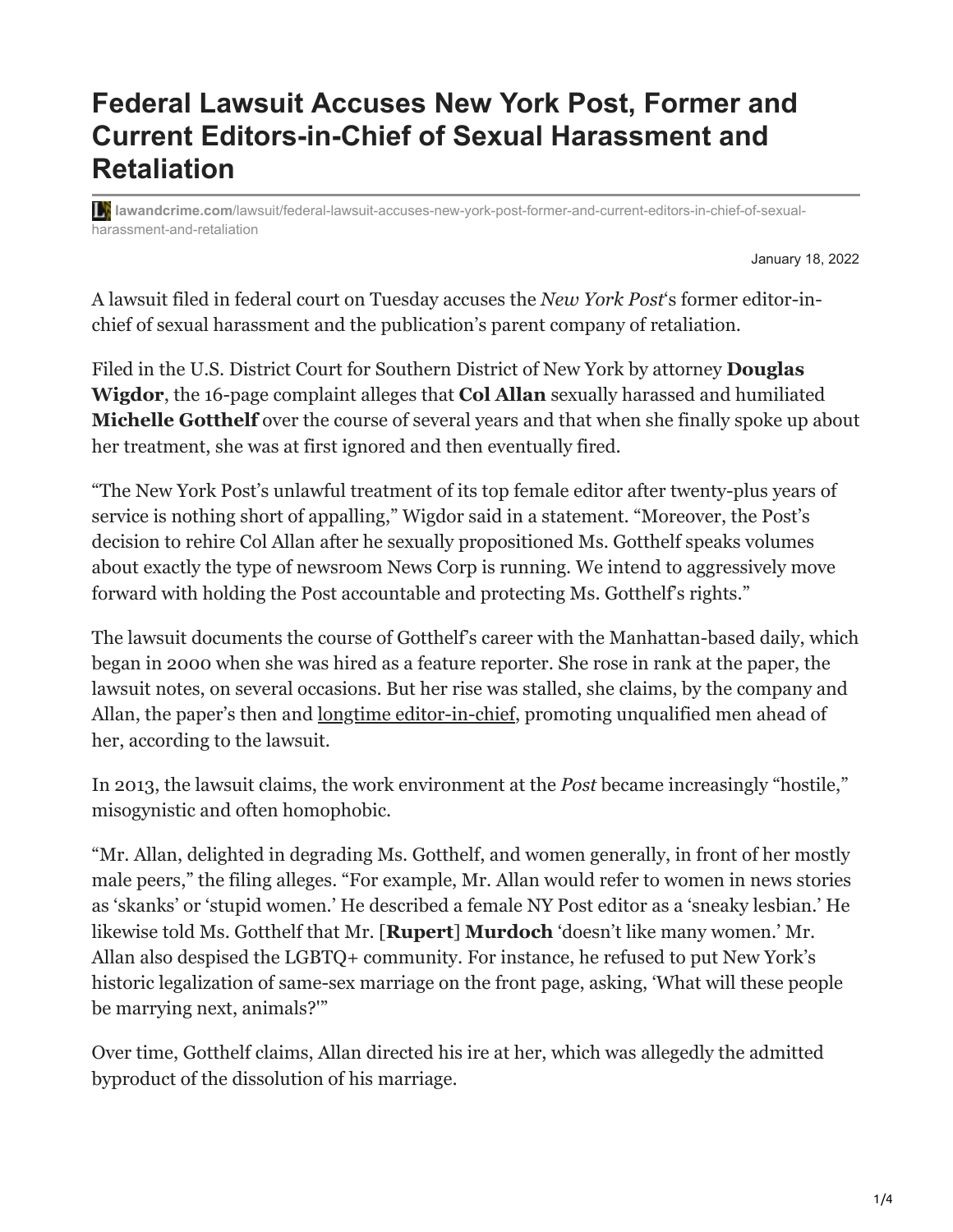"Allan ultimately admitted the abusive behavior towards Ms. Gotthelf was based on her sex," the lawsuit goes on. "Allan confessed that he mistreated Ms. Gotthelf because she reminded him of his wife, 'fiery.'"

The lawsuit says that Allan's "peak" sexual harassment occurred in 2015 when he allegedly propositioned his employee for sex.

During a night out for drinks which Gotthelf says she "reluctantly agreed [to] because he was her boss," Allan allegedly "peppered" his employee with questions about her own sex life, discussed his wife's longtime lover and complained that his wife "had stopped sleeping with him years ago."

The filing details the alleged proposition and immediate aftermath:

Ms. Gotthelf responded, jokingly, "You should get yourself a lover. That'll fix her."

Mr. Allan then propositioned Ms. Gotthelf for sex, asking, "What about you?" Ms. Gotthelf was stunned. But Mr. Allan persisted. "We should sleep together."

Ms. Gotthelf rejected Mr. Allan's unwelcome advances, stating, "That's not going to happen."

Mr. Allan nevertheless continued to pursue Ms. Gotthelf, stating that he slept with another female NY Post employee.

Stunned, Ms. Gotthelf left the bar and grabbed the first taxi she could find to get away from Mr. Allan.

After that incident, Gotthelf alleges, work was never quite the same.

At first, Gotthelf hoped to "ride it out," according to the filing, She initially declined to make a formal sexual harassment report because she was afraid of retaliation and hoped things would get better on their own.

"They did not," the lawsuit says. "Mr. Allan became even more abusive after Ms. Gotthelf rejected his advances. He refused to make eye contact with Ms. Gotthelf and often killed stories that she supported for no apparent reason. On one occasion, he ripped up a list of stories that Mr. Gotthelf had prepared and screamed at her to 'get the fuck out.' The other editors – almost all men – sat in disbelief as Mr. Allan publicly humiliated Ms. Gotthelf."

The day after that alleged incident, the lawsuit says, she filed a formal report with "then Head of HR, **Melinda Goldman**, and in-house counsel, **Jordan Lippner**," documenting "the bullying and harassment she experienced." And, she claims, despite being told report would remain anonymous, alleges that the *Post* "told Mr. Allan that Ms. Gotthelf complained about his harassment after which he was forced to 'retire.'"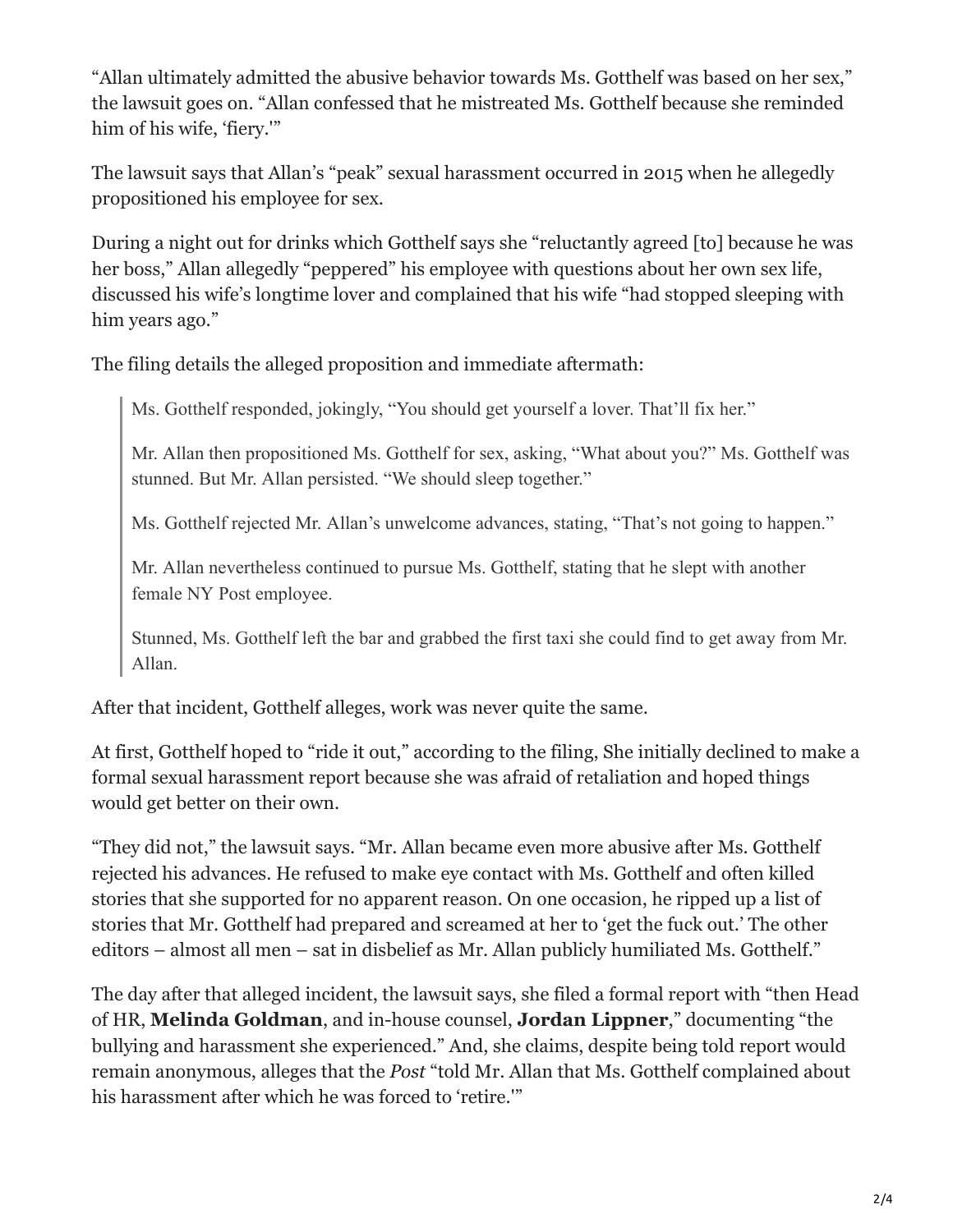Allan retired in 2016, amid, pomp, circumstance (which the lawsuit describes as "Cheers for the Harasser") and a sendoff from Murdoch where "employees were forced to clap and cheer for Mr. Allan who, unbeknownst to them, had been forced to resign in disgrace."

Following Allan's exit, Gotthelf says the company attempted to placate her with a "more impressive title and higher pay" while simultaneously diminishing her role "in retaliation" for the complaints.

"In particular, the Company set up a separate team of web reporters who did not report to Ms. Gotthelf and had the unilateral authority to post their stories online," the lawsuit goes on — alleging that she should have had the authority to publish "all news stories" as managing editor. "Ms. Gotthelf's reporters, however, were relegated to the back of the newsroom. As a result, 25-year-old reporters (mostly men) had more say on web news than Ms. Gotthelf, the newspaper's female Managing Editor. Ms. Gotthelf was, once again, humiliated."

When she protested that her role had been unlawfully diminished, she says, she was told to "stop complaining."

Then, in 2019, the *Post* rehired Allan as a consultant. Gotthelf says she expressed her concerns over the rehiring and negotiated a new employment contract which stated that "[u]nder no circumstances" would she have to report to her former boss. That piece of paper, however, didn't offer much protection for very long, the lawsuit claims.

In June 2019, the *Post* published a story about **E. Jean Carroll**'s [rape allegations](https://lawandcrime.com/high-profile/trump-responded-to-rape-accusers-burdensome-dna-request-by-asking-court-to-delay-lawsuit/) against then-president **Donald Trump**.

Again, lawsuit alleges the following:

Mr. Allan wrote to Ms. Gotthelf that "it [the story] should be removed." Ms. Gotthelf disagreed. Mr. Allan responded – ominously – "I advise you again. Remove it." Minutes later, Mr. Allan wrote Ms. Gotthelf again, directing her to "get rid of it," labelling Ms. Carroll either "the world['s] unluckiest woman or a liar" and her claims of rape "baseless shit."

Ms. Gotthelf went to Mr. Allan's office to discuss his directive. Mr. Allan became abusive, telling Ms. Gotthelf to "get it [the story] fucking down."

Ms. Gotthelf protested to News Corporation's CEO, [**Robert**] **Thompson**, and Head of HR, [**Dana**] **Ritzcovan**, that she was not supposed to be reporting to Mr. Allan.

They responded that if Mr. Allan "tells you to do something, you do it."

In January of this year, Gotthelf essentially claims she was passed over for a promotion again [by being "effectively demoted" when the company hired](https://nypost.com/2021/01/06/keith-poole-to-take-the-helm-at-the-new-york-post-group/) **Keith Poole** as editor-in-chief of the New York Post Group.